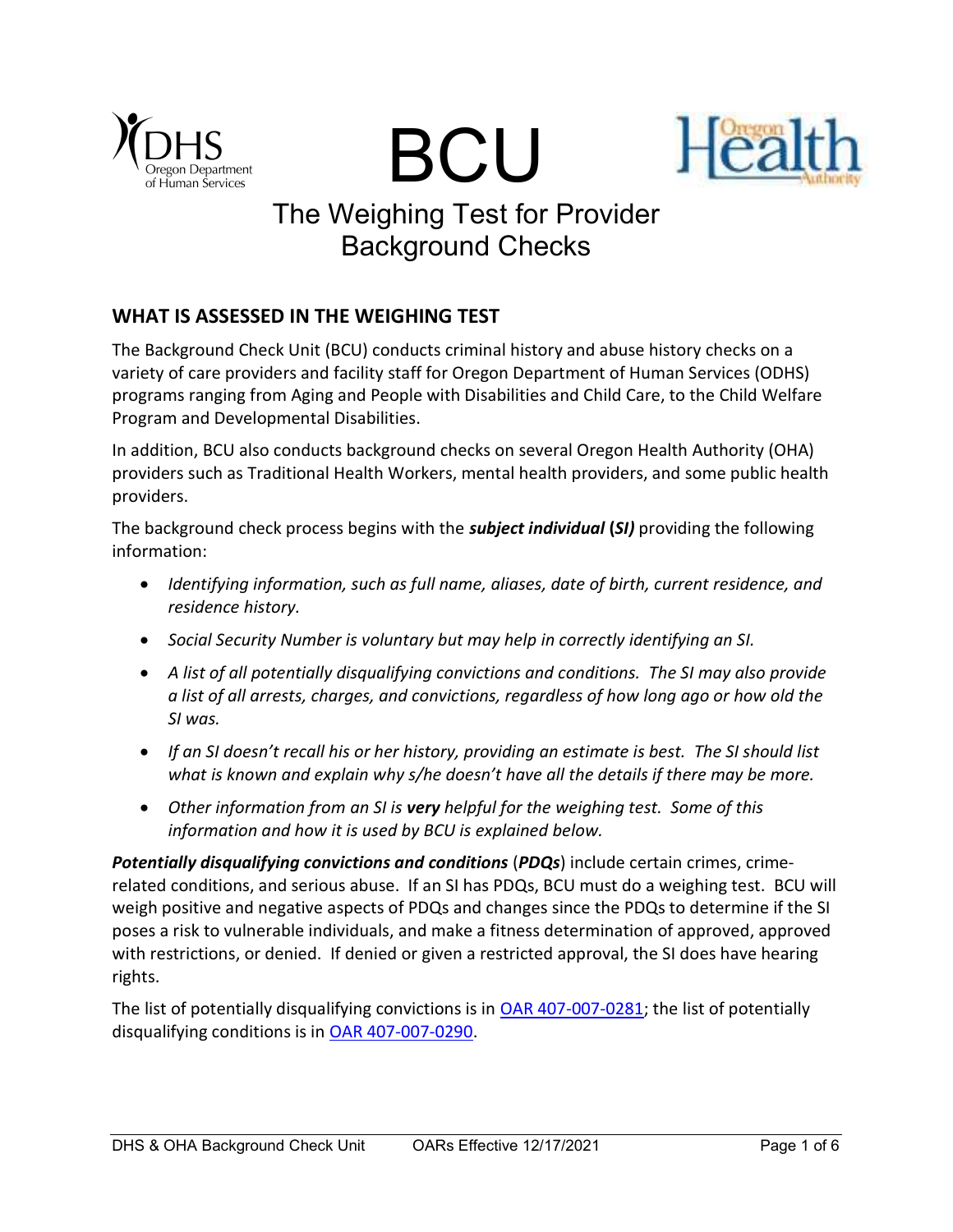# IMPORTANT NOTE:

Certain jobs fall under federal or state statute or regulations requiring that convictions for specific crimes or other conditions make an applicant automatically ineligible. Consequently, BCU cannot conduct a weighing test because the SI cannot be legally considered for the position.

Individuals applying for positions falling under federal or state statutes or regulations and found to have these "mandatory exclusion" convictions or conditions do not have hearing rights.

- S.1086 Child Care and Development Block Grant Act of 2014 (45 USC 9858f) provides block grants to the states to help low-income parents find child care for their children. Convictions for certain crimes or conditions lead to mandatory exclusion from being a childcare provider.
- H.R.4472 Adam Walsh Child Protection and Safety Act of 2006 (42 U.S.C. §16911 et seq) and 42USC 671(a)(20). Convictions for certain crimes lead to mandatory exclusion from being a child foster or adoptive parent, or living in a child foster or adoptive home.
- H.R. 1892 Family First Prevention Services Act of 2018 (42 U.S.C.) and 42USC 671(a)(20)(D). Convictions for certain crimes lead to mandatory exclusion from working in a child caring institution (these are called child caring agencies in Oregon).
- $\bullet$  42USC 1320a 7(a) Exclusion of certain individuals and entities from participation in Medicare and state health programs. Requires certain mandatory exclusions based on convictions involving abuse or fraud.
- 42USC 12645g Criminal history checks under the National and Community Service State Grant Program, requiring mandatory exclusions for certain volunteers meeting specific criteria.
- Other federal laws, regulations or grants also may have mandatory exclusions; for example, individuals working under Runaway and Homeless Youth Grants; working with clients through the Office of Refugee Resettlement, etc. Let BCU know if your agency has special funding or requirements.
- ORS 443.004 This statute prohibits certain workers from being employed if they have specific convictions.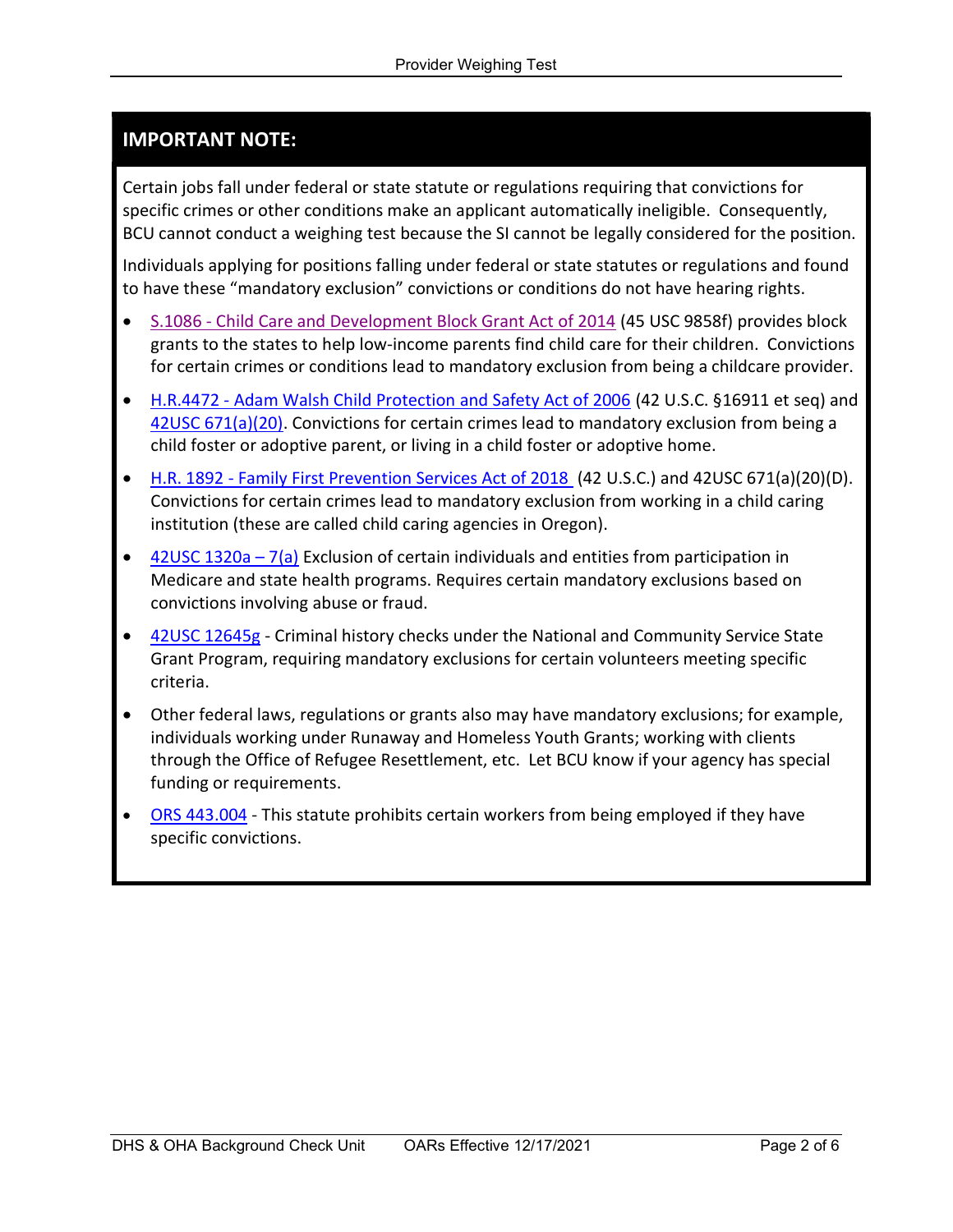# FACTORS IN THE WEIGHING TEST

The list below includes a variety of factors typically assessed by BCU during the weighing test. Some sections may not apply to an SI.

# COOPERATION, HONESTY, AND ACCOUNTABILITY:

The SI's disclosures, manner of explanation, amount of details, etc.: how the SI is responding to the background check and being responsible for his or her actions.

Is the SI as honest as possible? Does the SI mislead in his or her explanations?

Does the SI show a clear understanding of actions, maybe even remorse for actions? Does the SI blame others or show accountability/responsibility for actions?

- The factors can be some of the <u>best</u> indications of risk to vulnerable individuals. If an SI shows cooperation, honesty, and accountability, the chance of repetition and risk to vulnerable individuals is decreased.
- If an SI has significant history, s/he may not remember all of it, and it is okay to admit this. It is also a good idea to get a copy of all records, so the SI has criminal or abuse records ready whenever they are needed.
- Under current rules (effective 6/25/2021), BCU does not require the SI to list potentially disqualifying crimes or go into detail when disclosing. BCU has learned that more details from the SI actually helps in the weighing test and gives the SI a chance to provide information that no one else has. A list of PDQs is available at BCU's website on the **Training and Other Tools page.**

### DETAILS OF INCIDENTS leading to PDQs:

What happened according to the SI? According to official documents (police report, court records, etc.)?

- Helps BCU understand what happened, what led to the arrest/charge.
- Gives the SI an opportunity to explain his or her side of events.
- Sometimes having a police report will help corroborate an SI's explanation.
- Court records provide details, such as dates of dismissal or conviction, probation terms, etc.

### AGE, MATURITY, and MENTAL CAPACITYOF SI at the time of the PDQs:

 Helps in assessing the SI's ability to understand his or her actions at the time of the history, as well as the implication of those actions.

### PROOF of PDQs:

Sources of information may include the Law Enforcement Data System (LEDS), FBI, Oregon Justice Information Network (OJIN), other courts, police reports, or even the SI.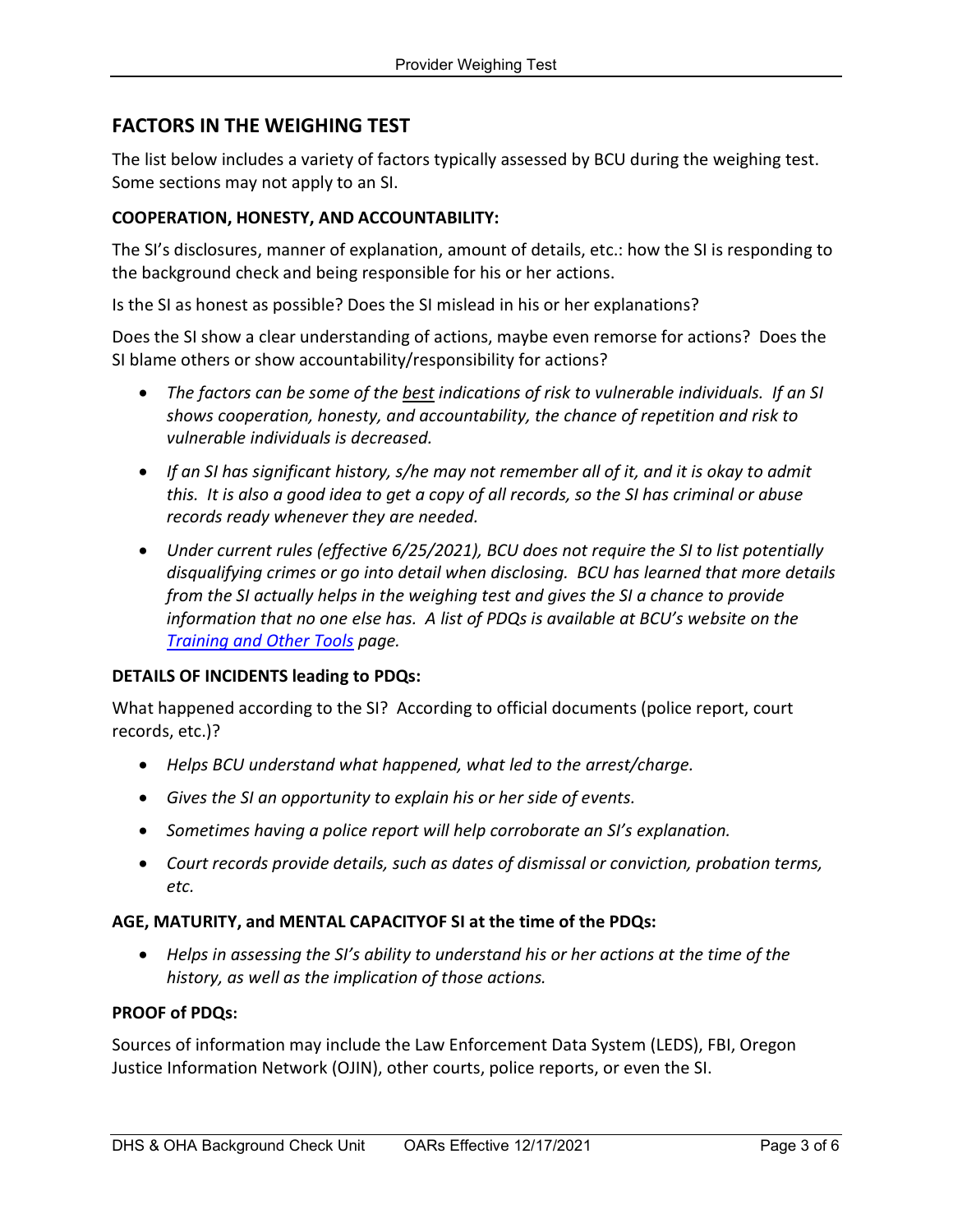If the SI has any documents, such as police reports, court records, etc., providing them at the beginning of the background check may speed the process.

# TIME SINCE COMMISSION of the PDQs:

 Helps in determining if there has been enough time to demonstrate a change in behavior; enough time to see if repetition is likely or not likely to happen.

### OTHER LAWS TO CONSIDER covering the position, facility, employer, or QE regarding the PDQs:

Are there Federal laws, Oregon laws or Oregon Administrative Rules (OARs) that specifically impact the weighing test for this SI or this position?

- Laws may impact how criminal history or abuse history may be viewed or considered. There are some laws that actually preclude a weighing test and require a denial.
- Some crimes might have been potentially disqualifying at the time of conviction, but at the time of the weighing test no longer are, such as crimes involving possession of drugs. This could give drug crimes much less weight; the number of convictions will also be considered.

## FACTORS SPECIFIC TO POTENTIALLY DISQUALIFYING ABUSE:

Potentially disqualifying abuse includes serious neglect and financial, sexual or physical abuse against a vulnerable adult since 1/1/2010. For all DHS providers, homecare workers and personal support workers, all types of adult foster homes, and any OHA with contact with children, founded or substantiated child abuse is also potentially disqualifying. If formal review or appeal rights are offered to the alleged perpetrator (SI) after the completion of the abuse investigation, these rights must be completed or timed out before the abuse is considered potentially disqualifying abuse.

Determining whether abuse is substantiated or founded does not use the same standards as a court of law for convictions. In addition to reviewing the details of the investigation, type of abuse, how long ago it occurred, and the quality of the investigation, the weighing test includes consideration of whether due process was allowed and the corrective actions required at the end of the investigation.

- DHS is the holder of child protective services and adult protective services investigations. The reported victim is always a vulnerable individual, so any potentially disqualifying abuse may be highly relevant to a new position working with vulnerable individuals.
- The required conditions and actions resulting from the abuse recommended or imposed on the alleged perpetrator (SI) are also highly relevant in the weighing test as they might indicate what the SI needed to do to be reinstated in a care-providing position.

### PERIODS OF INCARCERATION including rehabilitation or other impacts on SI:

Amount of time an SI was sentenced for a potentially disqualifying conviction and how much time s/he actually served.

Helps determine seriousness of convictions or probation violations.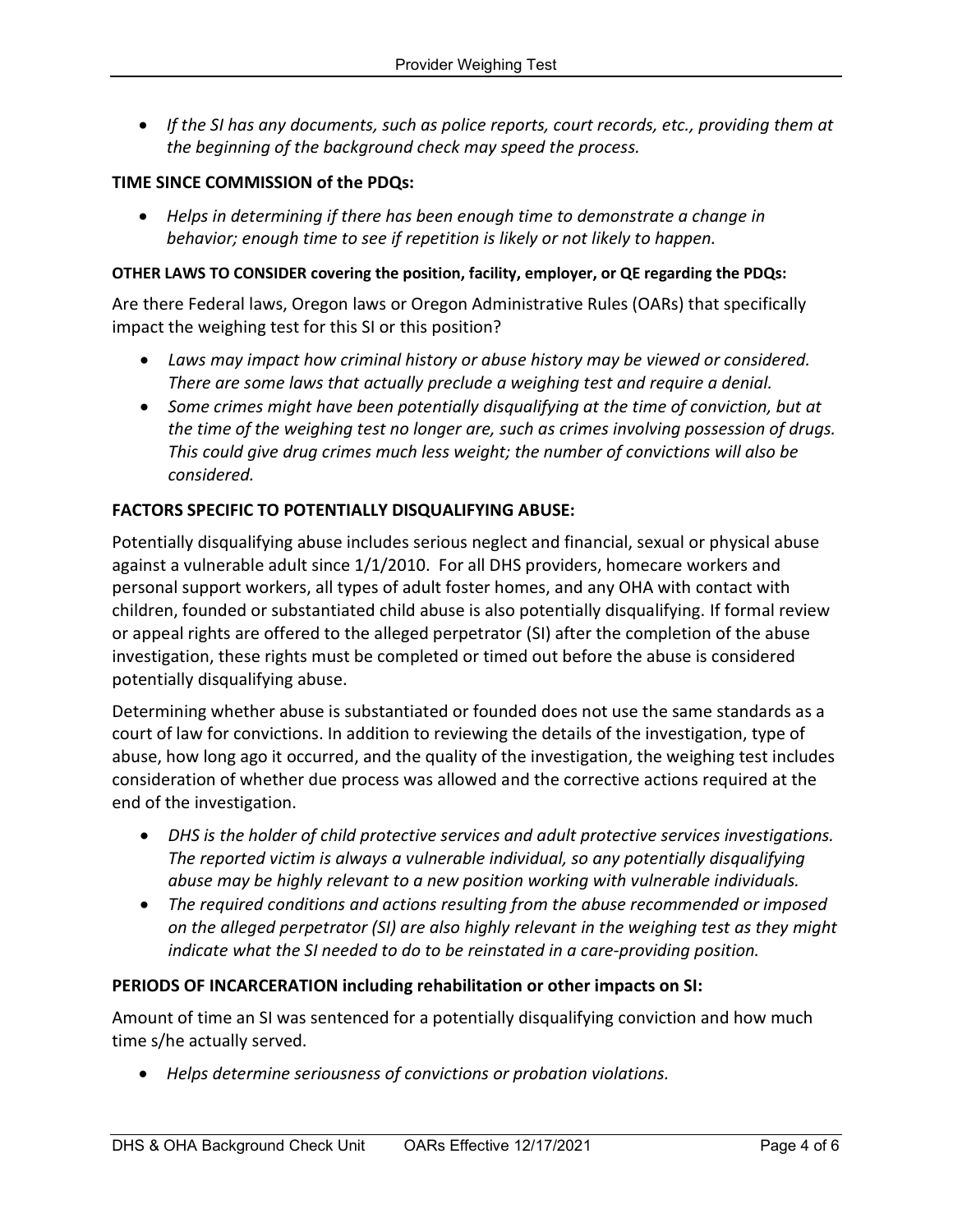Other factors include early release, if release was recent, if SI had time to change behavior, etc.

# COMPLIANCE WITH PAROLE OR PROBATION:

Summarize compliance with probation/parole related to PDQs.

 Helps in determining the SI's accountability and responsibility, ability to follow laws and rules, and interest/dedication to change behavior.

## ALCOHOL & SUBSTANCE USE ISSUES:

Describe issues including treatment, relapses, etc. directly related to PDQs. Does the SI appear to have benefited from treatment?

- Addiction is a medical condition, but when there are PDQs associated with addiction, it is important to assess the SI's sobriety and commitment to it—further substance use could lead to further PDQs given the SI's history.
- Many providers have the opportunity to work with diverse populations. If there have been substance abuse issues related to the criminal history, the SI's progress and success in treatment are positive factors to add to the weighing test.

#### OTHER TREATMENT:

Describe treatment that is directly related to PDQs, such as Theft Talk, Anger Management, therapy, counseling, etc. Does the SI appear to have benefited from treatment?

 Helps to determine change in behavior, whether different non-criminal behaviors were learned, and assesses other successful life changes.

### REPETITION:

Summarize the likelihood of repetition of criminal behavior or behaviors leading to potentially disqualifying convictions or conditions.

Helps determine if there is ongoing risk or indication that risk is greatly reduced.

OTHER CRIMINAL ACTIVITY: [ONLY considered for SIs of Child Welfare child caring agencies, SIs associated with child foster homes licensed by child caring agencies, or SIs associated with child care providers under DHS' Employment Related Day Care]

Other arrests, charges, or convictions that are not potentially disqualifying.

- Helps determine if there is a pattern.
- Helps identify other behavior that is not potentially disqualifying under the rules but could show serious risk to vulnerable individuals.